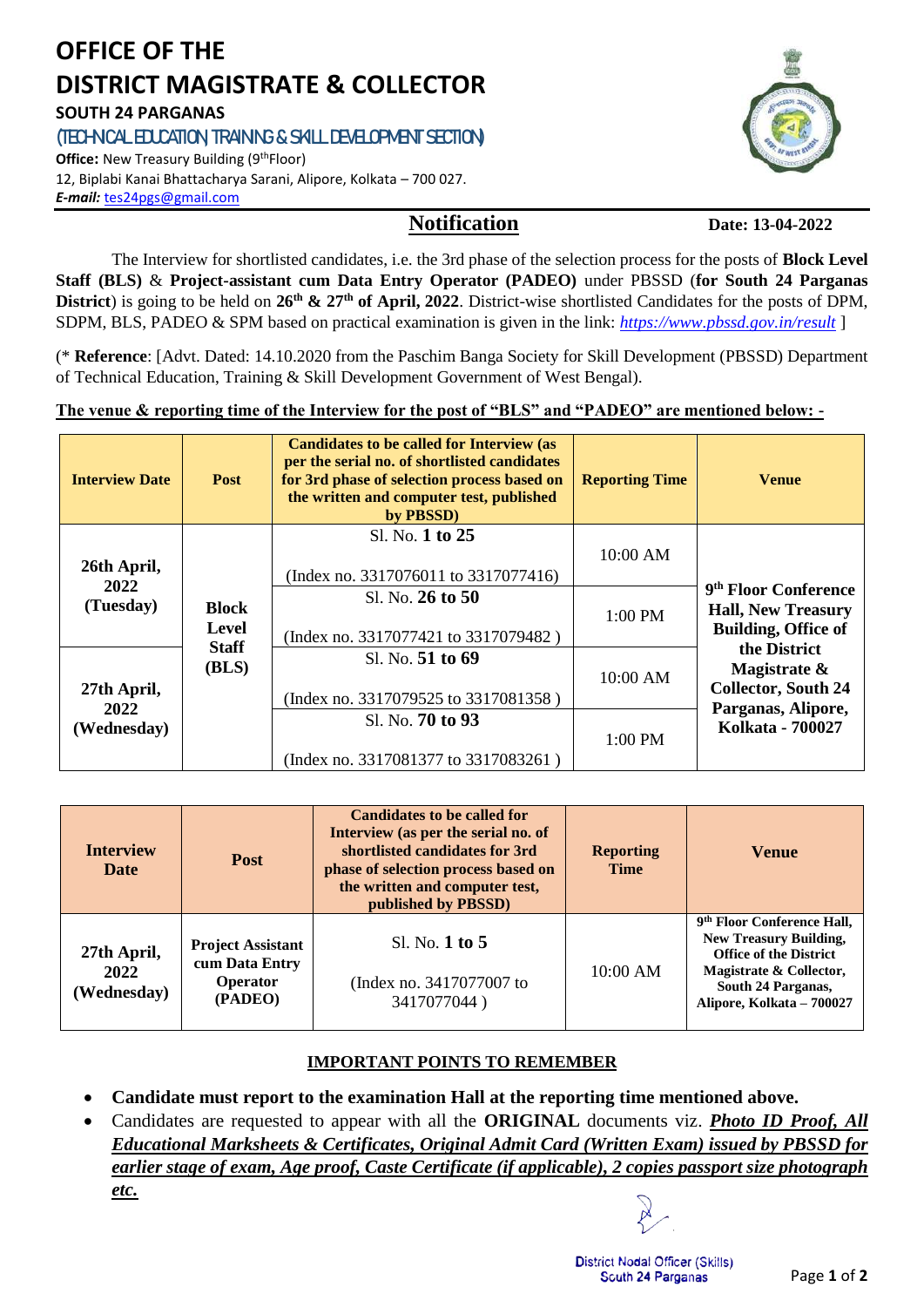# **General Instructions for the Candidates**

Candidates should invariably bring the following at the time of reporting for the examination:

- 1. Candidates are advised to follow the Advertisement [Advt. Dated: 14.10.2020 from the Paschim Banga Society for Skill Development (PBSSD) Department of Technical Education, Training & Skill Development Government of West Bengal for the detail.
- 2. Candidates are required to adhere to the COVID-19 guidelines for social distancing and hygiene in their own interest. Candidate must keep Face mask, Hand sanitizer (small transparent bottle) etc. along with him/her.
- 3. Candidature of candidates is purely provisional. It is advised that candidates should satisfy themselves that they fulfil all the eligibility conditions. If at any stage, it is found that a candidate does not fulfil any other eligibility conditions, his/her candidature shall be cancelled.
- 4. If any candidate is found obstructing the conduct of the examination or creating disturbances at the examination venue, his/her candidature shall be summarily cancelled. Legal/criminal proceedings could be initiated against such candidates.
- 5. If the examination does not commence at the scheduled time for any other reason, candidates should follow the instructions of the exam functionaries, They may have to wait patiently till the issue is suitably addressed and resolved. The district authority would take an appropriate action and decision in the matter which would be final and would be binding on candidates in case the exam could not be completed.
- 6. If any candidate is found in inebriated state that candidate will not be allowed entry to the venue.

District authority will implement social distancing norms during the conduct of its Computer Based Examinations in adherence to the Govt. of W.B guidelines in the present scenario of Covid-19 to ensure health and safety of the candidates. Appropriate precautionary measures have been taken by the Commission for fair and transparent conduct of the examination without compromising on the safety of examiners and examinees. Candidates are required to adhere to the guidelines for social distancing and hygiene in their own interest Non-adherence of social distancing norms and the following guidelines may lead to strict action against the erring candidate.

- **Advertisement Link of PBSSD [***Adv. Dated 14/10/2020***]: [https://www.pbssd.gov.in/files/public/recruitment/Recruitment\\_For\\_District\\_Level\\_Staff.pdf](https://www.pbssd.gov.in/files/public/recruitment/Recruitment_For_District_Level_Staff.pdf)**
- **Helpline: 033 2450 1341 (Monday to Friday: Time 11:30 AM to 5:30 PM)**

**District Nodal Officer (Skills)** Scuth 24 Parganas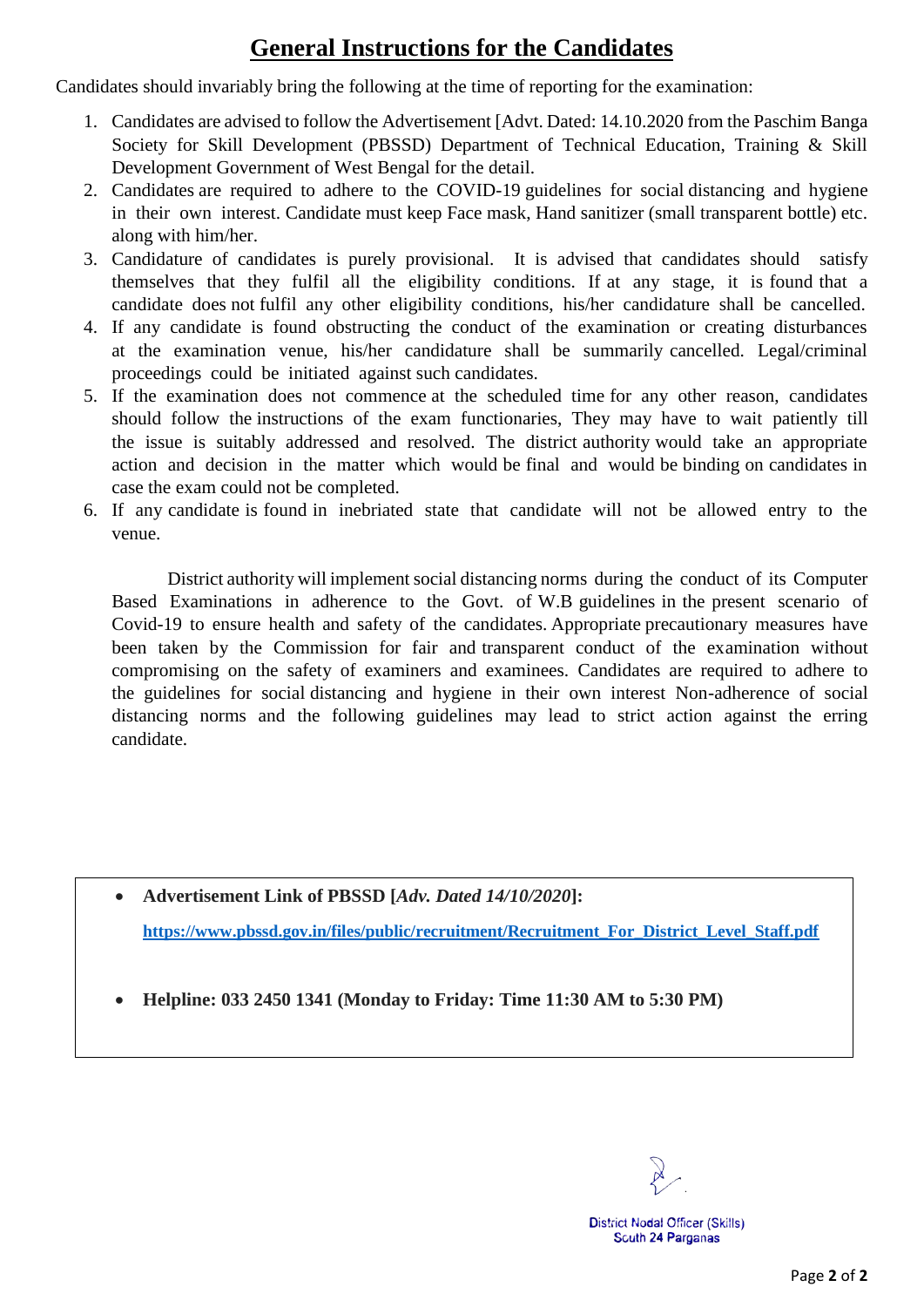## **Paschim Banga Society for Skill Development (PBSSD)**

### **Department of Technical Education, Training & Skill Development**

### **Government of West Bengal**

Date: 14/10/2020

## **Advertisement for contractual engagement to the posts of District Project Manager (DPM), Sub-Divisional Project Manager (SDPM), Project Assistant-cum-Data Entry Operator (PADEO) and Block Level Staff (BLS) under UTKARSH BANGLA**

Applications are invited from the permanent residents of West Bengal for engagement to the posts of District Project Manager, Sub-Divisional Project Manager, Project Assistant cum DEOs and Block Level Staff on **contractual basis** for smooth implementation of Utkarsh Bangla Scheme at district level. All posts are purely contractual for duration of **one year only**. In addition to the essential qualifications mentioned in the table below they should be able to read, write and speak in Bengali. The applicant should **not be more than 44 years and not less than 23 years of age as on 01/12/2020**. The upper age limit will be relaxed for S.C., S.T. & O.B.C. candidates as per Government norms. The candidates will be selected based on a written examination, practical examination and interview. **The written examination (MCQ type) will be of 50 marks, practical test will be of 30 marks and personal interview of 20 marks**. Candidates, who will be qualified for written exam, would be called for practical test and then personal interview. The questions will be on the topics of elementary mathematics, general knowledge and English. The date time and venue will be available in the admit card. The applicants should apply in the online mode only in the web portal *www.pbssd.gov.in*. The eligible candidates who will be called for the practical examination will be required to submit self-attested photocopies of all testimonials of educational qualification, age proof certificate, domicile certificate and caste certificate (if applicable) etc. along with the original documents for verification to the coordinator of the practical examination. If the documents are not submitted the candidature will be cancelled.

| <b>Designation</b>                              | <b>Qualification &amp; Experience</b>                                                                                                                                                                                                                                                                                                                          | <b>Consolidated</b><br><b>Remuneration/Month</b> |
|-------------------------------------------------|----------------------------------------------------------------------------------------------------------------------------------------------------------------------------------------------------------------------------------------------------------------------------------------------------------------------------------------------------------------|--------------------------------------------------|
| <b>District Project</b><br><b>Manager (DPM)</b> | Must be a post-graduate<br>$\bullet$<br>Should have a minimum of 2 years of<br>experience<br>Should have experience in working with<br>Microsoft Office and should be well<br>versed with Word, Power Point and<br>Excel<br>Should have good written and verbal<br>communication in Bengali and English<br>Should have proven experience of<br>handling a team | INR 25,000                                       |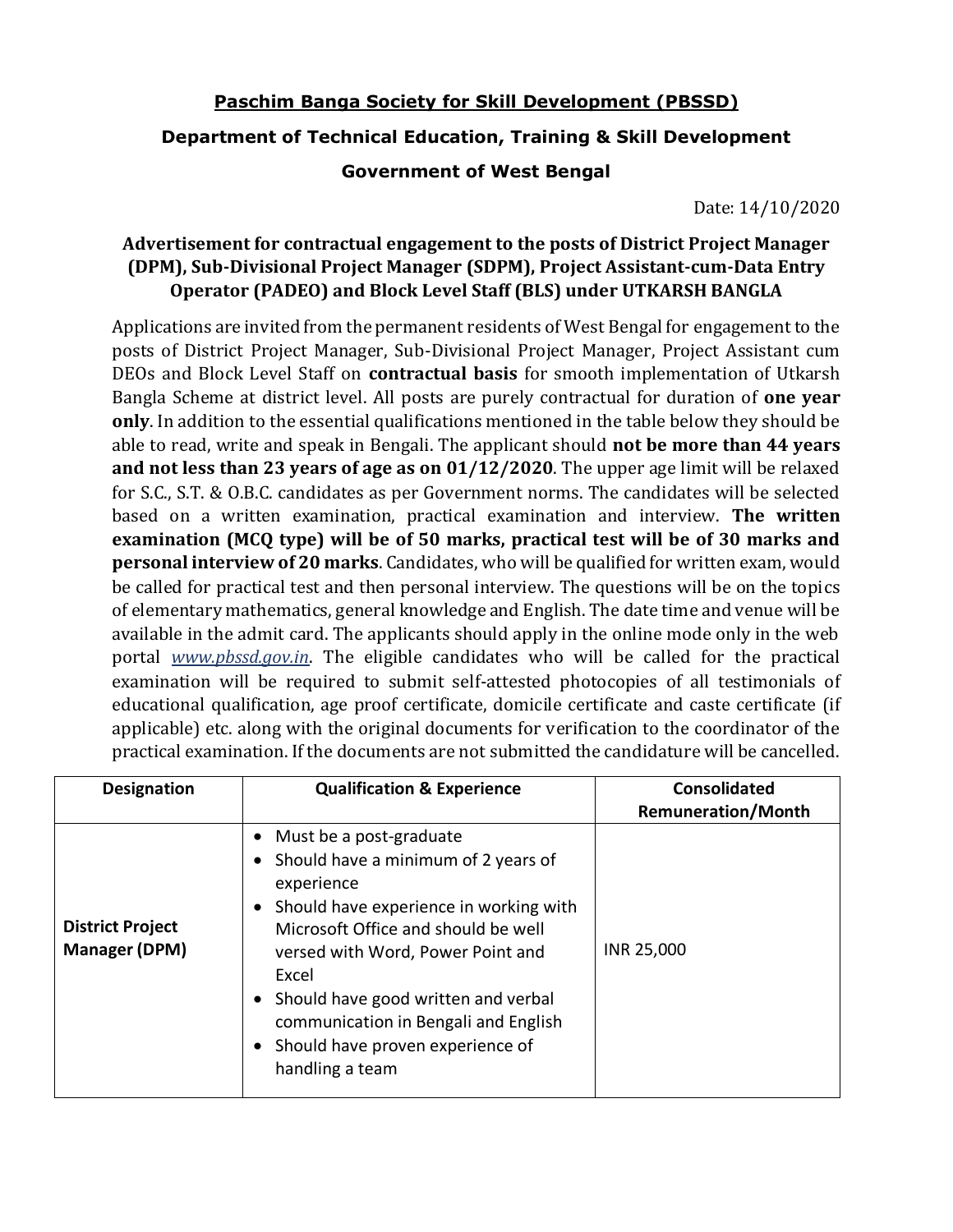| <b>Sub-Divisional Project</b><br><b>Manager</b><br>(SDPM)             | Must be a post-graduate<br>$\bullet$<br>Should have a minimum of 1 year of<br>$\bullet$<br>experience<br>Should have experience in working with<br>$\bullet$<br>Microsoft Office and should be well<br>versed with Word, PowerPoint and Excel<br>Should have good written and verbal<br>٠<br>communication in Bengali and English<br>Should have proven experience of<br>$\bullet$<br>handling a team                           | INR 20,000 |
|-----------------------------------------------------------------------|---------------------------------------------------------------------------------------------------------------------------------------------------------------------------------------------------------------------------------------------------------------------------------------------------------------------------------------------------------------------------------------------------------------------------------|------------|
| <b>Block Level Staff (BLS)</b>                                        | Graduate with certificate in computer<br>$\bullet$<br>Applications<br>Should have good written and verbal<br>$\bullet$<br>communication in Bengali/ local<br>language<br>Flexible to travel<br>Ability to support the Training Providers<br>٠<br>in grass root level                                                                                                                                                            | INR 12,000 |
| <b>Project Assistant cum</b><br><b>Data Entry Operator</b><br>(PADEO) | Must be a graduate in Computer<br>$\bullet$<br>Application (BCA) / post-graduate in<br><b>Computer Applications (MCA)</b><br>Should have experience in working with<br>$\bullet$<br>Microsoft Office and should be well<br>versed with Word, PowerPoint and Excel<br>Should have good written and verbal<br>$\bullet$<br>communication in Bengali and English<br>Typing speed should be minimum of 30<br>words per minute (wpm) | INR 11,000 |

## **List of district-wise vacancy and other relevant details for applications are as per Annexure-I. The pro-forma for domicile certificate is placed as Annexure-II.**

The online link for applications in the web portal *www.pbssd.gov.in* will become functional on 14/10/2020 (WEDNESDAY) at 10:00 A.M. up to 5:00 pm on 13/11/2020 (FRIDAY).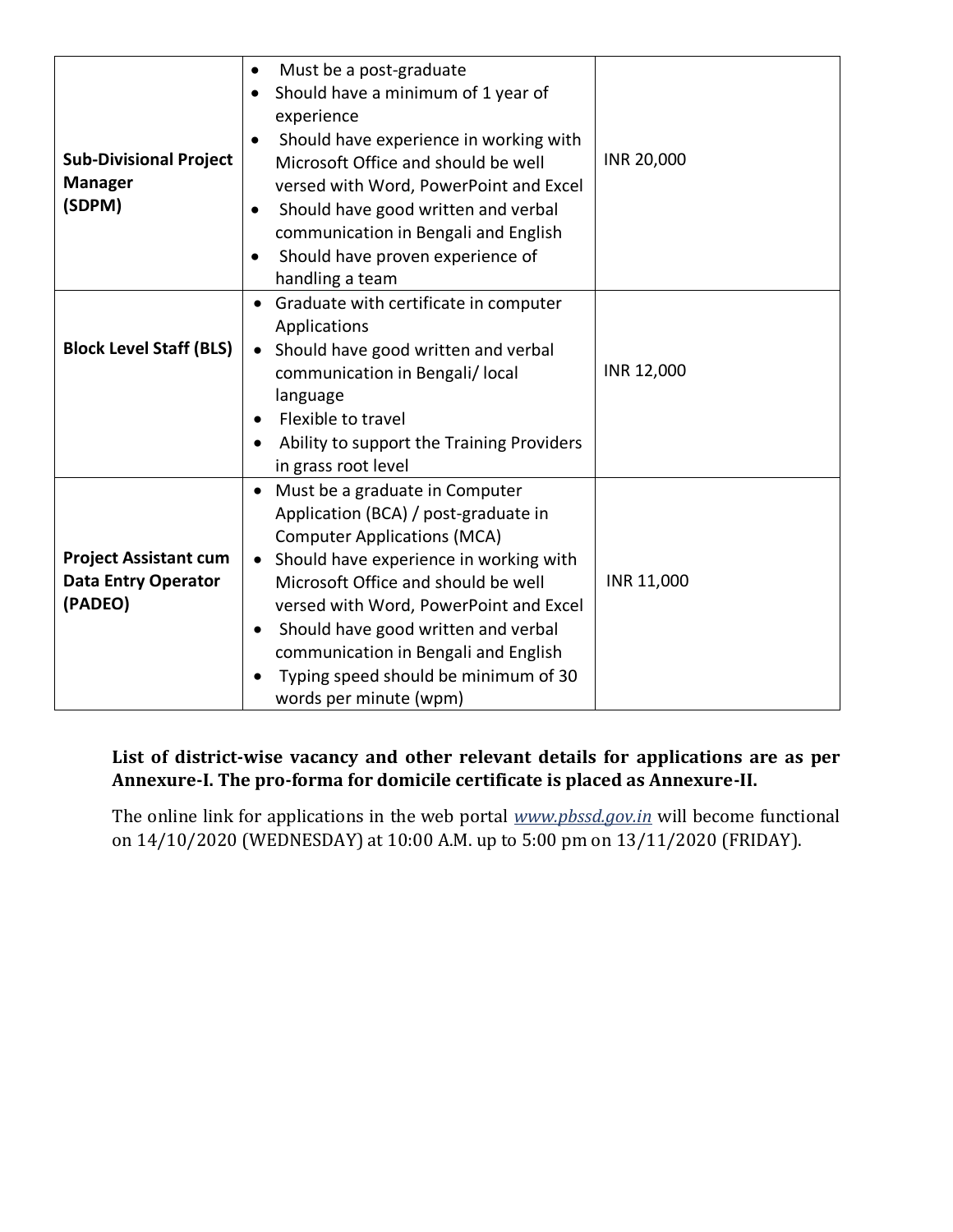## **ANNEXURE-I**

Total vacancies for District Project Managers (DPM), Sub-Divisional Project Managers (SDPM), Block Level Staff (BLS) and Project Assistant cum DEOs (PADEO) are as follows:

| SL.<br>No.     | <b>District</b>          | <b>DPM</b><br><b>Vacancy</b> | <b>SDPM</b><br><b>Vacancy</b> | <b>BLS</b><br><b>Vacancy</b> | <b>PADEO</b><br><b>Vacancy</b> |
|----------------|--------------------------|------------------------------|-------------------------------|------------------------------|--------------------------------|
| 1              | 24 Parganas (North)      | 0                            | 0                             | 13                           | $\overline{2}$                 |
| $\overline{2}$ | 24 Parganas (South)      | 0                            | $\mathbf 0$                   | 18                           | $\overline{2}$                 |
| 3              | Alipurduar               | $\mathbf 0$                  | $\mathbf 0$                   | 3                            | $\mathbf 0$                    |
| 4              | <b>Bankura</b>           | 0                            | $\mathbf{1}$                  | $\overline{2}$               | 3                              |
| 5              | <b>Birbhum</b>           | $\mathbf 0$                  | 1                             | 10                           | 3                              |
| 6              | <b>Cooch Behar</b>       | 0                            | 0                             | 0                            | 3                              |
| $\overline{7}$ | <b>Dakshin Dinajpur</b>  | 0                            | 0                             | 4                            | $\mathbf{1}$                   |
| 8              | <b>Darjeeling</b>        | 0                            | 0                             | 8                            | 4                              |
| 9              | <b>Hooghly</b>           | 0                            | 0                             | $\overline{2}$               | 3                              |
| 10             | <b>Howrah</b>            | 0                            | $\mathbf 0$                   | 11                           | $\mathbf{1}$                   |
| 11             | Jalpaiguri               | $\mathbf 0$                  | $\mathbf 0$                   | 5                            | $\overline{2}$                 |
| 12             | <b>Jhargram</b>          | $\mathbf 0$                  | $\mathbf 0$                   | 5                            | $\mathbf 0$                    |
| 13             | <b>Kalimpong</b>         | $\mathbf 0$                  | $\mathbf 0$                   | $\overline{2}$               | $\mathbf{1}$                   |
| 14             | <b>Kolkata</b>           | $\mathbf 0$                  | $\mathbf 0$                   | $\mathbf 0$                  | $\mathbf{1}$                   |
| 15             | <b>Malda</b>             | $\mathbf 0$                  | $\mathbf 0$                   | $\mathbf{1}$                 | $\overline{2}$                 |
| 16             | <b>Murshidabad</b>       | $\mathbf 0$                  | $\mathbf 0$                   | $\mathbf{1}$                 | 3                              |
| 17             | <b>Nadia</b>             | $\mathbf 0$                  | $\mathbf 0$                   | 8                            | $\overline{2}$                 |
| 18             | Paschim Bardhaman        | 0                            | $\mathbf 0$                   | $\overline{2}$               | $\overline{2}$                 |
| 19             | <b>Paschim Medinipur</b> | $\mathbf 0$                  | 0                             | 0                            | 3                              |
| 20             | Purba Bardhaman          | 0                            | 0                             | 3                            | $\overline{2}$                 |
| 21             | <b>Purba Medinipur</b>   | $\mathbf{1}$                 | 0                             | 11                           | $\mathbf{1}$                   |
| 22             | <b>Purulia</b>           | $\overline{0}$               | 0                             | $\overline{2}$               | $\overline{2}$                 |
| 23             | <b>Uttar Dinajpur</b>    | $\mathbf{1}$                 | 0                             | 3                            | $\mathbf{1}$                   |
| <b>TOTAL</b>   |                          | $\overline{2}$               | $\overline{2}$                | 114                          | 44                             |

1. The total vacancies for District Project Managers, Sub-Divisional Project Managers, Block Level Staff and Project Assistant cum-DEOs are available in the "Recruitment" section in the websites *[www.pbssd.gov.in](http://www.pbssd.gov.in/) .*

- 2. Existing Staff having requisite qualification & experience may also apply afresh for higher posts or any other posts in this recruitment drive.
- 3. For recruitment to the vacancies for a district, only candidates who are domiciled in that district shall be eligible. Domicile certificate as per the pro-forma (ANNEXURE-II) is mandatory.
- 4. According to Merit, district wise Panel Lists of candidates will be prepared against each post. Appointments will be done based on the existing vacancies. The Panel will remain valid for 1 (one) year from the date of publication of the same. Interim vacancies, as and when occur against a post, would be filled up from candidates in Panel for that post of the respective district by the DM. The appointment would be done from residual merit list.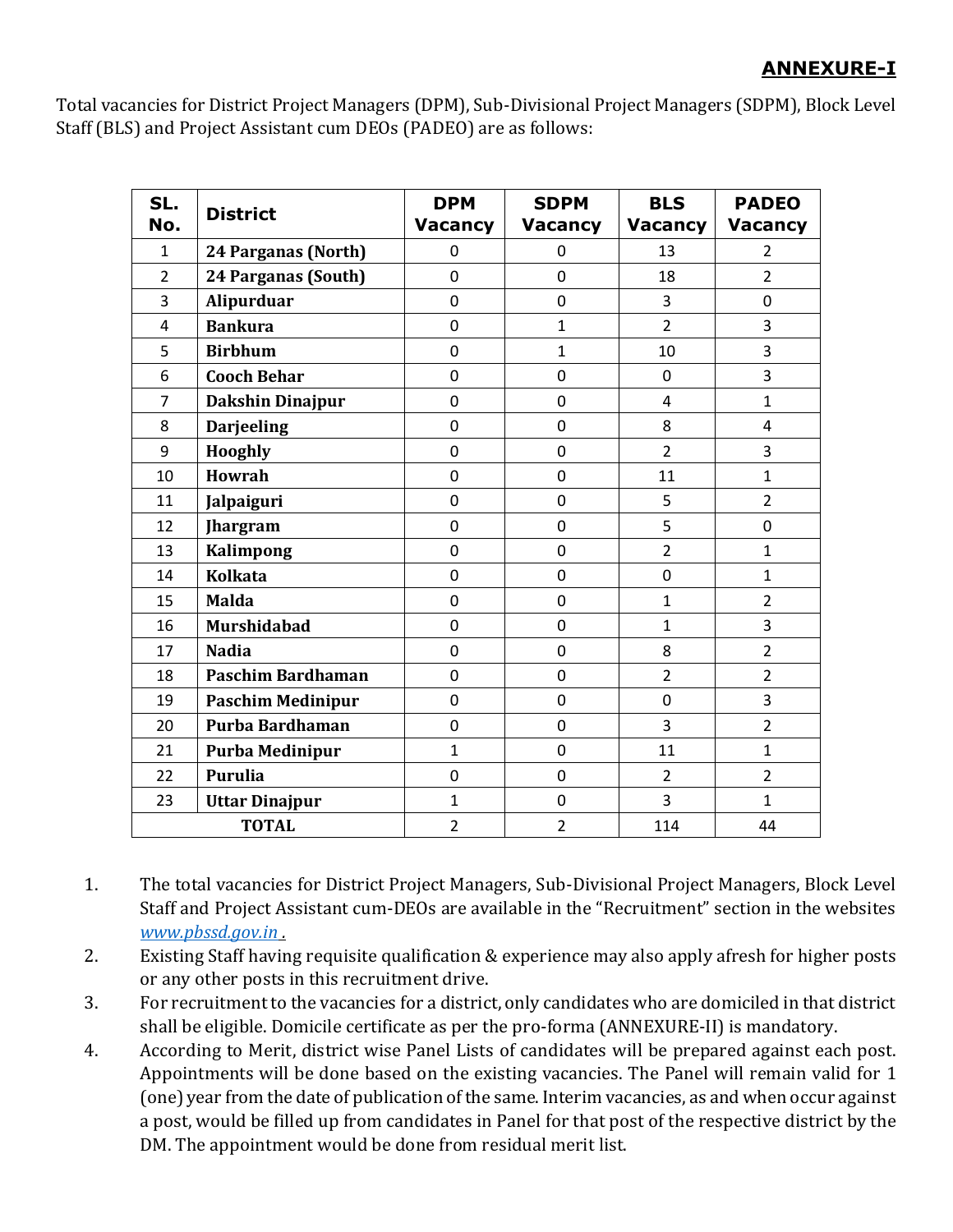### **ANNEXURE – II**

#### **DOMICILE CERTIFICATE PROFORMA**

#### **PROFORMA**

#### **Applicable for candidates residing in theDistrictof Continuously at least for last five (5) years as on 30/06/2020**

#### **To be issued by the BDO/SDO or any Gazetted Officer of the District for which the application is being submitted.**

#### **Domicile Certificate**

|                |                                                                  | Certified that example and the same service of the service of the service of the service of the service of the service of the service of the service of the service of the service of the service of the service of the servic                 |
|----------------|------------------------------------------------------------------|------------------------------------------------------------------------------------------------------------------------------------------------------------------------------------------------------------------------------------------------|
|                |                                                                  | <b>Example 2018</b> is a resident/permanent resident of <b>Example 2018</b> 2019 12:00:00 PM 2019                                                                                                                                              |
|                |                                                                  |                                                                                                                                                                                                                                                |
|                |                                                                  |                                                                                                                                                                                                                                                |
|                |                                                                  |                                                                                                                                                                                                                                                |
|                |                                                                  |                                                                                                                                                                                                                                                |
|                |                                                                  | has been living in the State of example and the continuously / uninterruptedly at least for the last five (5) years as on                                                                                                                      |
| 30/06/2020.    |                                                                  |                                                                                                                                                                                                                                                |
|                | Paste passport size<br>photograph of<br>applicant in this<br>box | Note:<br>. Photograph is to be attested by the certifying authority.<br>• Candidates must submit the same photograph, as used in the Application<br>Form. The same photograph should be used during his/ her admission<br>through this system. |
| <b>Address</b> |                                                                  |                                                                                                                                                                                                                                                |

**Phone No.**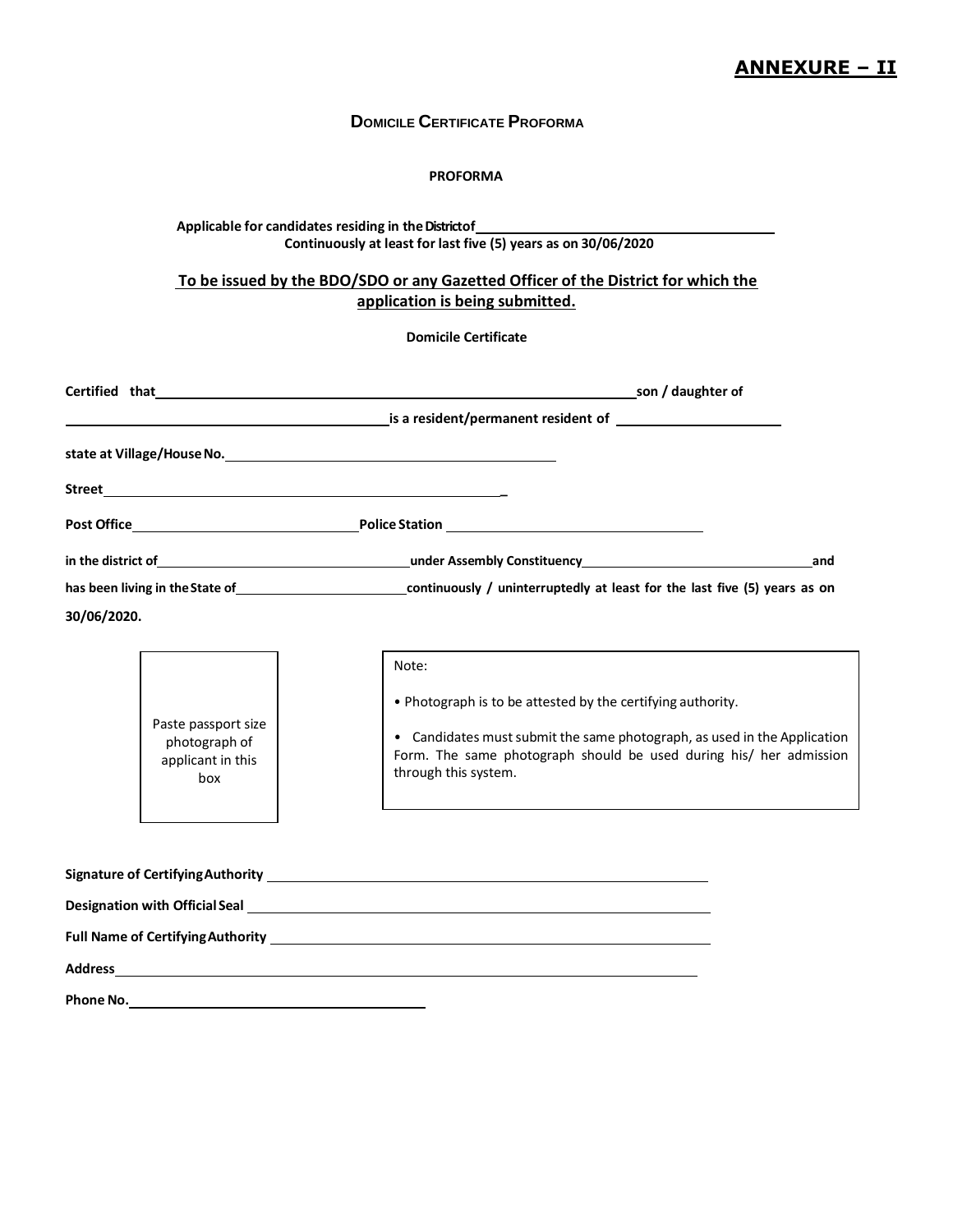

Paschim Banga Society for Skill Development

Technical Education, Training & Skill Development Department

Candidates shortlisted for 3rd phase of the selection process for the post of Block Level Staff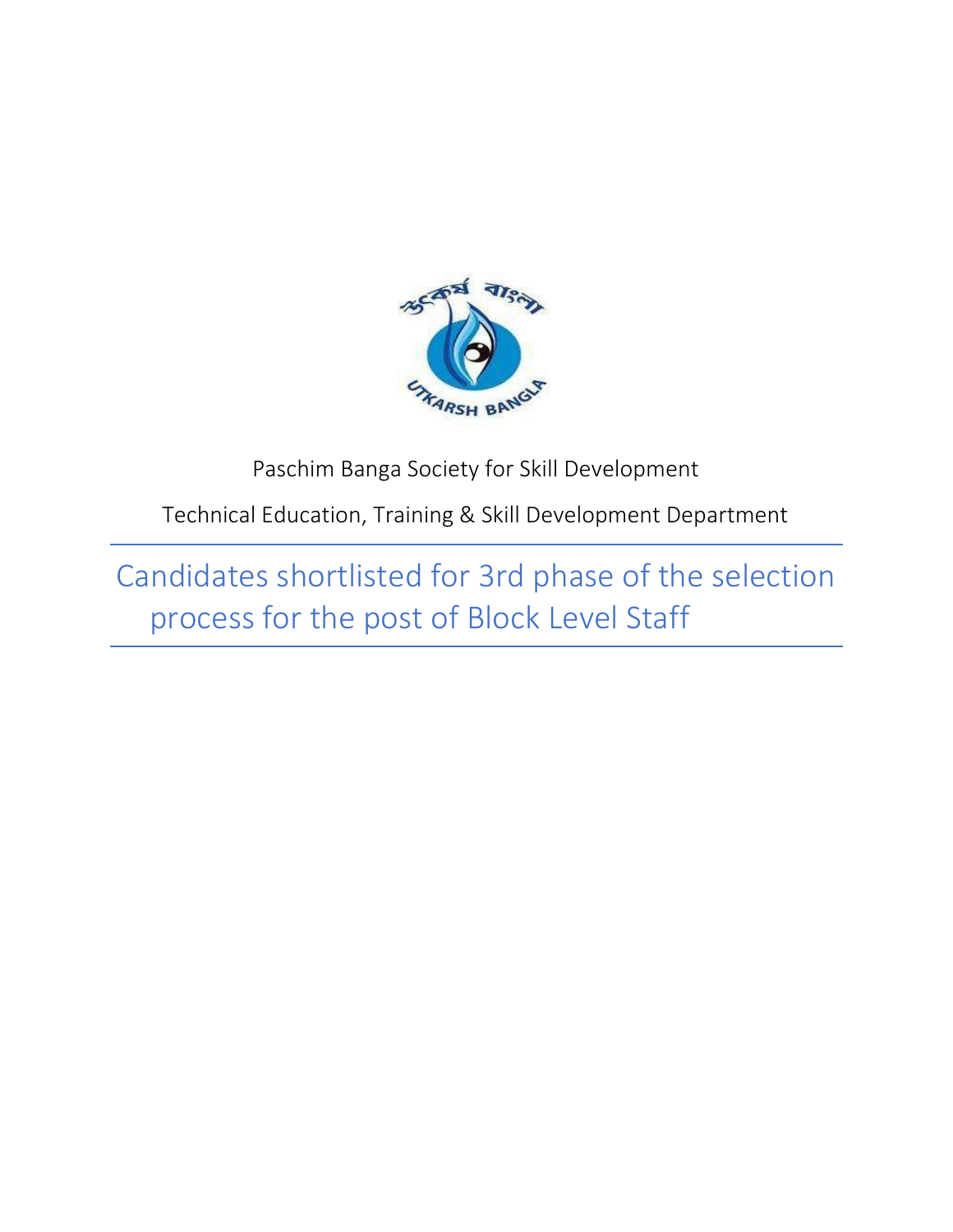| SI No        | <b>District</b> | Post | <b>Application Code</b> | <b>Index No.</b>     | <b>Name</b>                       |  |
|--------------|-----------------|------|-------------------------|----------------------|-----------------------------------|--|
| 1            | SOUTH 24 PA BLS |      | WB0320BH003733          |                      | 3317076011 SANJU BERA             |  |
| $\mathbf{2}$ | SOUTH 24 PA BLS |      | WB0320HK026898          |                      | 3317076019 KAMAL MONDAL           |  |
| 3            | SOUTH 24 PA BLS |      | WB0320DC002268          |                      | 3317076081 BHOLANATH BAIDYA       |  |
| 4            | SOUTH 24 PA BLS |      | WB0320EW012799          |                      | 3317076199 SWARUP GHOSH           |  |
| 5            | SOUTH 24 PA BLS |      | WB0320RF012399          |                      | 3317076207 KRISHNENDU PARUI       |  |
| 6            | SOUTH 24 PA BLS |      | WB0320PT009575          |                      | 3317076253 SANNAYASI HALDAR       |  |
| 7            | SOUTH 24 PA BLS |      | WB0320RY023288          |                      | 3317076280 SUJATA BHUNIA          |  |
| 8            | SOUTH 24 PA BLS |      | WB0320ME021585          |                      | 3317076286 SUNANDA MAJHI          |  |
| 9            | SOUTH 24 PA BLS |      | WB0320TL004286          |                      | 3317076361 MANAS HALDER           |  |
| 10           | SOUTH 24 PA BLS |      | WB0320KH011731          | 3317076392 SAMIK DEB |                                   |  |
| 11           | SOUTH 24 PA BLS |      | WB0320FJ007893          |                      | 3317077029 ANIRUDDHA HALDAR       |  |
| 12           | SOUTH 24 PA BLS |      | WB0320KE007561          |                      | 3317077031 JAYANTA DAS            |  |
| 13           | SOUTH 24 PA BLS |      | WB0320QN016663          |                      | 3317077042 SNEHA CHAKRABORTY      |  |
| 14           | SOUTH 24 PA BLS |      | WB0320XF008260          |                      | 3317077066 PRANAB ACHARYA         |  |
| 15           | SOUTH 24 PA BLS |      | WB0320DA001183          |                      | 3317077067 ULLAS KUMAR BHUIYA     |  |
| 16           | SOUTH 24 PA BLS |      | WB0320NS007594          |                      | 3317077142 MOUMITA DAS            |  |
| 17           | SOUTH 24 PA BLS |      | WB0320MS000374          |                      | 3317077163 SUBHASH CHANDRA GHUGHU |  |
| 18           | SOUTH 24 PA BLS |      | WB0320XW001613          |                      | 3317077171 SNEHASIS GHOSH         |  |
| 19           | SOUTH 24 PA BLS |      | WB0320QF009768          |                      | 3317077190 MD ALIHOSSAIN MOLLA    |  |
| 20           | SOUTH 24 PA BLS |      | WB0320MF025363          |                      | 3317077206 SONDIPAN GHOSH         |  |
| 21           | SOUTH 24 PA BLS |      | WB0320UV005576          |                      | 3317077212 MAHASHIN SARDAR        |  |
| 22           | SOUTH 24 PA BLS |      | WB0320MJ010543          |                      | 3317077220 PUBALI MONDAL          |  |
| 23           | SOUTH 24 PA BLS |      | WB0320NH014765          |                      | 3317077259 BIDISHA DAS            |  |
| 24           | SOUTH 24 PA BLS |      | WB0320BX020060          |                      | 3317077364 ABHIJIT DAS            |  |
| 25           | SOUTH 24 PA BLS |      | WB0320XA006049          |                      | 3317077416 MOUMITA NASKAR         |  |
| 26           | SOUTH 24 PA BLS |      | WB0320ND021423          |                      | 3317077421 SANJOY HALDAR          |  |
| 27           | SOUTH 24 PA BLS |      | WB0320CQ021252          | 3317077454 PINKY ROY |                                   |  |
| 28           | SOUTH 24 PA BLS |      | WB0320EF015561          |                      | 3317077512 TAPAS HALDER           |  |
| 29           | SOUTH 24 PA BLS |      | WB0320LX020129          |                      | 3317077596 UDAY SAMANTA           |  |
| 30           | SOUTH 24 PA BLS |      | WB0320YD002410          |                      | 3317077615 SK SETABUL             |  |
| 31           | SOUTH 24 PA BLS |      | WB0320CG014359          |                      | 3317078040 ABHIJIT PAN            |  |
| 32           | SOUTH 24 PA BLS |      | WB0320MG002466          |                      | 3317078049 SAYANTAN GHARAMI       |  |
| 33           | SOUTH 24 PA BLS |      | WB0320FK009914          |                      | 3317078167 ASIM PRADHAN           |  |
| 34           | SOUTH 24 PA BLS |      | WB0320QA026944          |                      | 3317078170 DEBOJYOTI RAPTAN       |  |
| 35           | SOUTH 24 PA BLS |      | WB0320NC003770          |                      | 3317079003 SAPTARSHI SARDAR       |  |
| 36           | SOUTH 24 PA BLS |      | WB0320XL027056          |                      | 3317079004 AVIJIT NATH            |  |
| 37           | SOUTH 24 PA BLS |      | WB0320ZN001234          |                      | 3317079097 MONALISA BOSE          |  |
| 38           | SOUTH 24 PA BLS |      | WB0320CX000565          |                      | 3317079102 MOMINUL ISLAM          |  |
| 39           | SOUTH 24 PA BLS |      | WB0320HM014440          |                      | 3317079107 MADHAB SARADER         |  |
| 40           | SOUTH 24 PA BLS |      | WB0320AS022715          |                      | 3317079111 MAUSUM PRAKASH DAS     |  |
| 41           | SOUTH 24 PA BLS |      | WB0320TN015130          |                      | 3317079121 SOUVIK GHOSH           |  |
| 42           | SOUTH 24 PA BLS |      | WB0320LW025410          |                      | 3317079132 SWARAJ BAIDYA          |  |
| 43           | SOUTH 24 PA BLS |      | WB0320CE012707          |                      | 3317079181 AYAN KUMAR CHATTERJEE  |  |
| 44           | SOUTH 24 PA BLS |      | WB0320FP000525          |                      | 3317079248 SUKANTA PRAMANIK       |  |
| 45           | SOUTH 24 PA BLS |      | WB0320QM026690          |                      | 3317079270 RUDRA DEB NASKAR       |  |
| 46           | SOUTH 24 PA BLS |      | WB0320ZN002318          |                      | 3317079296 RANJIT DAS             |  |
| 47           | SOUTH 24 PA BLS |      | WB0320HK010902          |                      | 3317079298 MDIKBAL HOSSAIN SARDAR |  |
| 48           | SOUTH 24 PA BLS |      | WB0320DF010926          |                      | 3317079375 MDMOHOSIN AKHAN        |  |
| 49           | SOUTH 24 PA BLS |      | WB0320ZP026138          | 3317079416 TOIYEB SK |                                   |  |
| 50           | SOUTH 24 PA BLS |      | WB0320NY015714          |                      | 3317079482 DEBOBRATA GHOSH        |  |
| 51           | SOUTH 24 PA BLS |      | WB0320PL009490          |                      | 3317079525 SUSOVON BAITALIK       |  |
| 52           | SOUTH 24 PA BLS |      | WB0320PL010091          |                      | 3317080008 RAJKUMAR MANNA         |  |
| 53           | SOUTH 24 PA BLS |      | WB0320JW028154          |                      | 3317080068 DIPANKAR SUR           |  |

**Candidates Shortlisted for 3rd Phase of the Selection Process for the post of Block Level Staff (not in**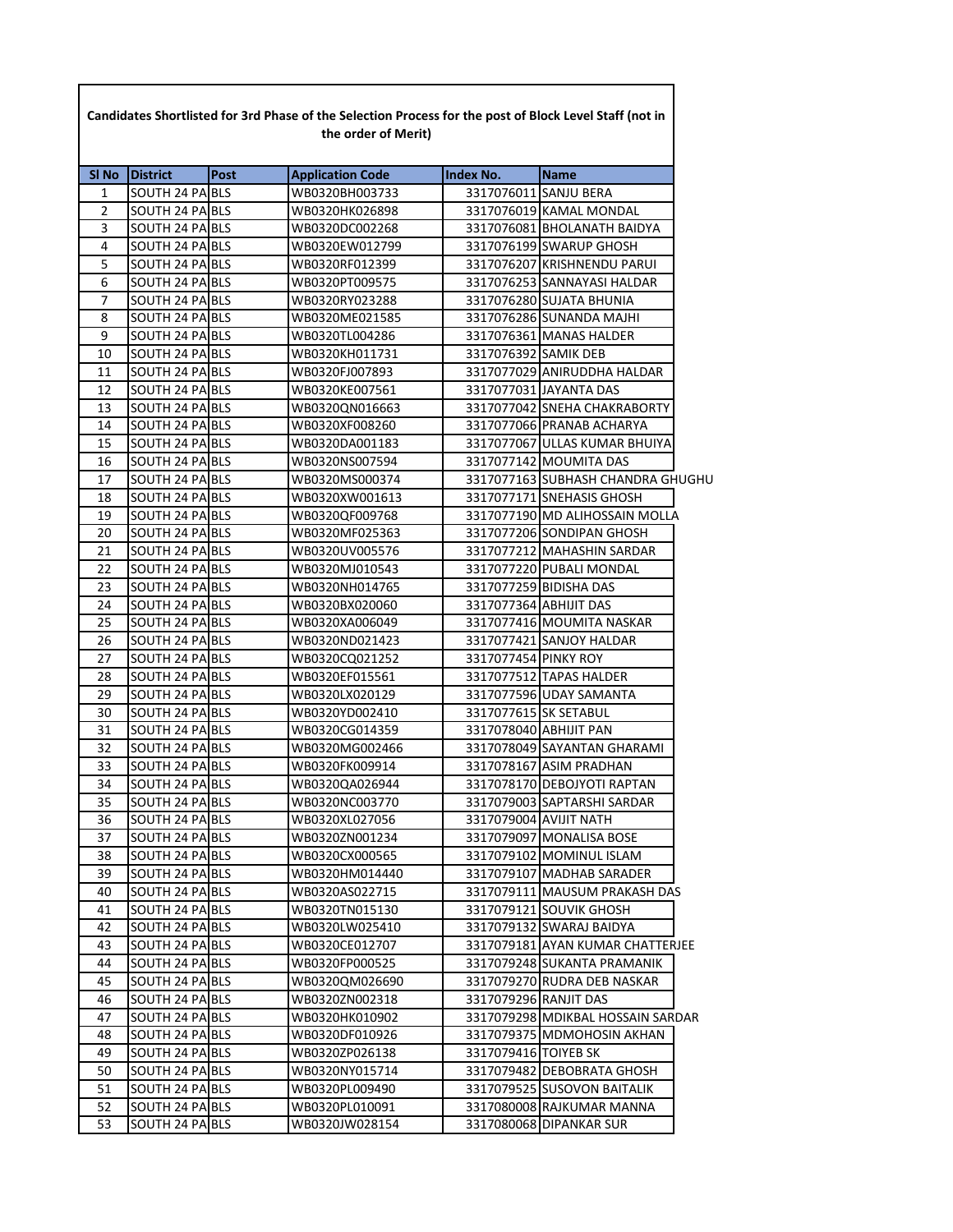| 54 | SOUTH 24 PA BLS | WB0320TM008482 |                       | 3317080078 SABRINA PARVEEN     |
|----|-----------------|----------------|-----------------------|--------------------------------|
| 55 | SOUTH 24 PA BLS | WB0320LK009990 |                       | 3317080139 ARUN KUMAR HALDER   |
| 56 | SOUTH 24 PA BLS | WB0320WN013987 |                       | 3317080185 ANINDITA MUKHERJEE  |
| 57 | SOUTH 24 PA BLS | WB0320DE027529 |                       | 3317080241 KRISHANU MONDAL     |
| 58 | SOUTH 24 PA BLS | WB0320HE005337 |                       | 3317081007 BAISHAMPAYAN BOSE   |
| 59 | SOUTH 24 PA BLS | WB0320EL008827 |                       | 3317081072 DEBANJAN BALIAL     |
| 60 | SOUTH 24 PA BLS | WB0320BF024974 |                       | 3317081116 KHURSIDA KHATUN     |
| 61 | SOUTH 24 PA BLS | WB0320RM007796 |                       | 3317081134 SUCHARITA SARKAR    |
| 62 | SOUTH 24 PA BLS | WB0320RZ014925 |                       | 3317081152 BISWAJIT DAS        |
| 63 | SOUTH 24 PA BLS | WB0320SU027751 |                       | 3317081212 REBATI MONDAL       |
| 64 | SOUTH 24 PA BLS | WB0320QB024282 |                       | 3317081252 JHUMPA PAL          |
| 65 | SOUTH 24 PA BLS | WB0320GE011252 |                       | 3317081290 ARPITA MONDAL       |
| 66 | SOUTH 24 PA BLS | WB0320NY026714 |                       | 3317081301 SUBHADEEP PAUL      |
| 67 | SOUTH 24 PA BLS | WB0320PY012196 |                       | 3317081303 BIKESH SINGH        |
| 68 | SOUTH 24 PA BLS | WB0320KC017003 |                       | 3317081326 TIMA MONDAL         |
| 69 | SOUTH 24 PA BLS | WB0320GQ008313 |                       | 3317081358 SUBHAJIT PAL        |
| 70 | SOUTH 24 PA BLS | WB0320WS024011 |                       | 3317081377 ARUMAY HALDER       |
| 71 | SOUTH 24 PA BLS | WB0320HW011622 |                       | 3317081378 SANJIBAN DEY        |
| 72 | SOUTH 24 PA BLS | WB0320DV012520 |                       | 3317081399 EMAN SAHA           |
| 73 | SOUTH 24 PA BLS | WB0320DB014801 |                       | 3317081400 ROHAN KANU          |
| 74 | SOUTH 24 PA BLS | WB0320YC000550 |                       | 3317082018 SANTU MRIDHA        |
| 75 | SOUTH 24 PA BLS | WB0320WU002869 |                       | 3317082023 SUKANTA HALDER      |
| 76 | SOUTH 24 PA BLS | WB0320QA013763 |                       | 3317082056 PABITRA NASKAR      |
| 77 | SOUTH 24 PA BLS | WB0320XU008363 | 3317082070 RANITA DEY |                                |
| 78 | SOUTH 24 PA BLS | WB0320WT021369 |                       | 3317082091 PRATAP SARDAR       |
| 79 | SOUTH 24 PA BLS | WB0320MQ014816 |                       | 3317082103 PUJA DHAR CHOWDHURY |
| 80 | SOUTH 24 PA BLS | WB0320MA002729 | 3317082126 ASIF KHAN  |                                |
| 81 | SOUTH 24 PA BLS | WB0320GN003348 |                       | 3317082133 PINAKI SARKAR       |
| 82 | SOUTH 24 PA BLS | WB0320FY022507 |                       | 3317082137 SAHIDA KHATUN       |
| 83 | SOUTH 24 PA BLS | WB0320SM024471 |                       | 3317082254 ALOMGIR GAZI        |
| 84 | SOUTH 24 PA BLS | WB0320KF008119 |                       | 3317082272 SANJIT KAYAL        |
| 85 | SOUTH 24 PA BLS | WB0320VE003821 |                       | 3317082319 MAHEDI HASSAN KHAN  |
| 86 | SOUTH 24 PA BLS | WB0320XW023620 |                       | 3317082323 ARJUN KAYAL         |
| 87 | SOUTH 24 PA BLS | WB0320LA026705 |                       | 3317082336 MIMI SARKAR         |
| 88 | SOUTH 24 PA BLS | WB0320FH004170 |                       | 3317083122 FARHAN REZA         |
| 89 | SOUTH 24 PA BLS | WB0320QX025230 |                       | 3317083140 HASIBA KHATUN       |
| 90 | SOUTH 24 PA BLS | WB0320NT002197 |                       | 3317083162 KUHELI HALDER       |
| 91 | SOUTH 24 PA BLS | WB0320VB009217 |                       | 3317083186 PANNALAL MANDAL     |
| 92 | SOUTH 24 PA BLS | WB0320GL021703 |                       | 3317083200 ANINITA NASKAR      |
| 93 | SOUTH 24 PA BLS | WB0320ZE009104 |                       | 3317083261 SHANTANU NASKAR     |
|    |                 |                |                       |                                |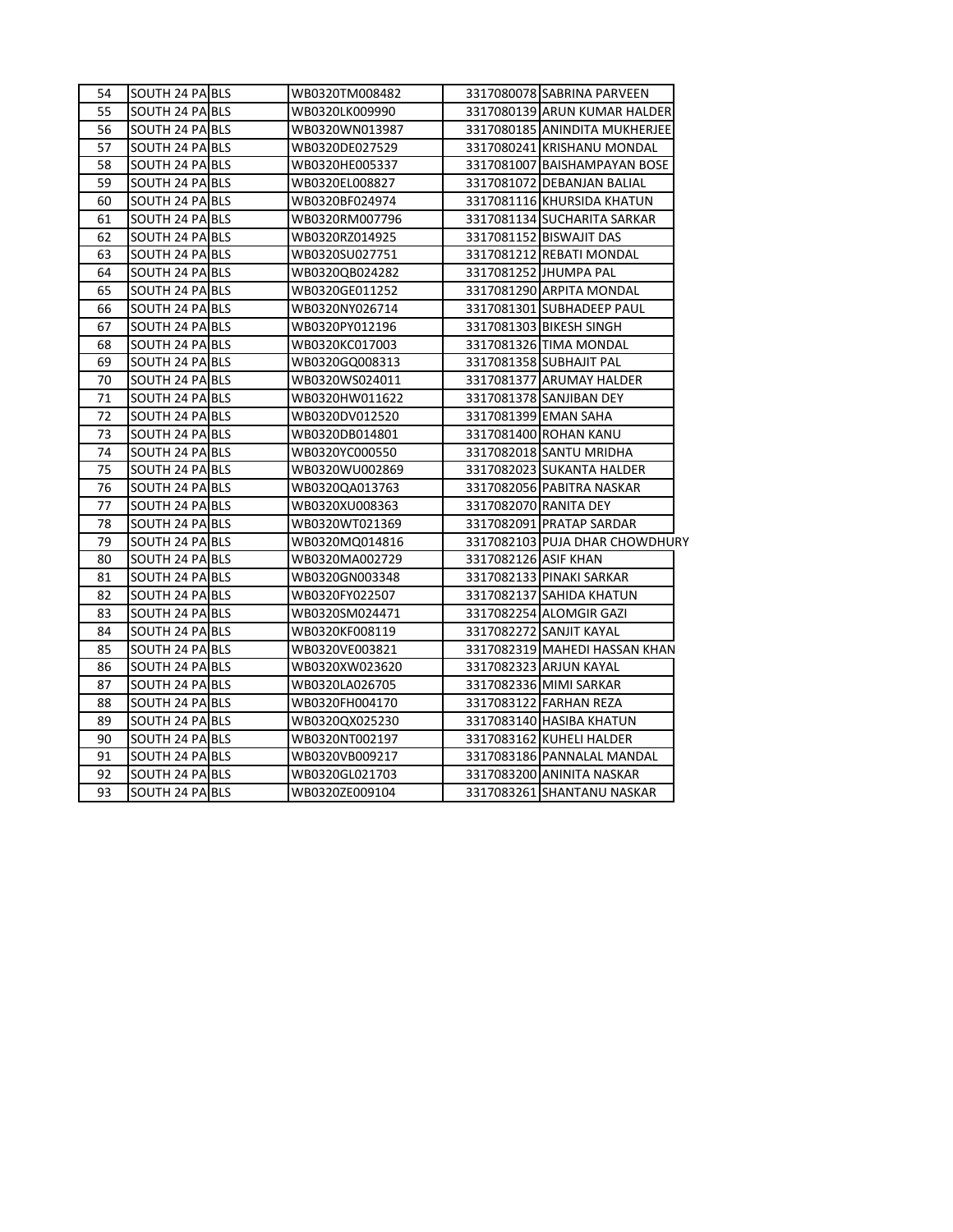

# Paschim Banga Society for Skill Development

Technical Education, Training & Skill Development Department

Candidates shortlisted for 3rd phase of the selection process for the post of Project Assistant Cum Data Entry Operator